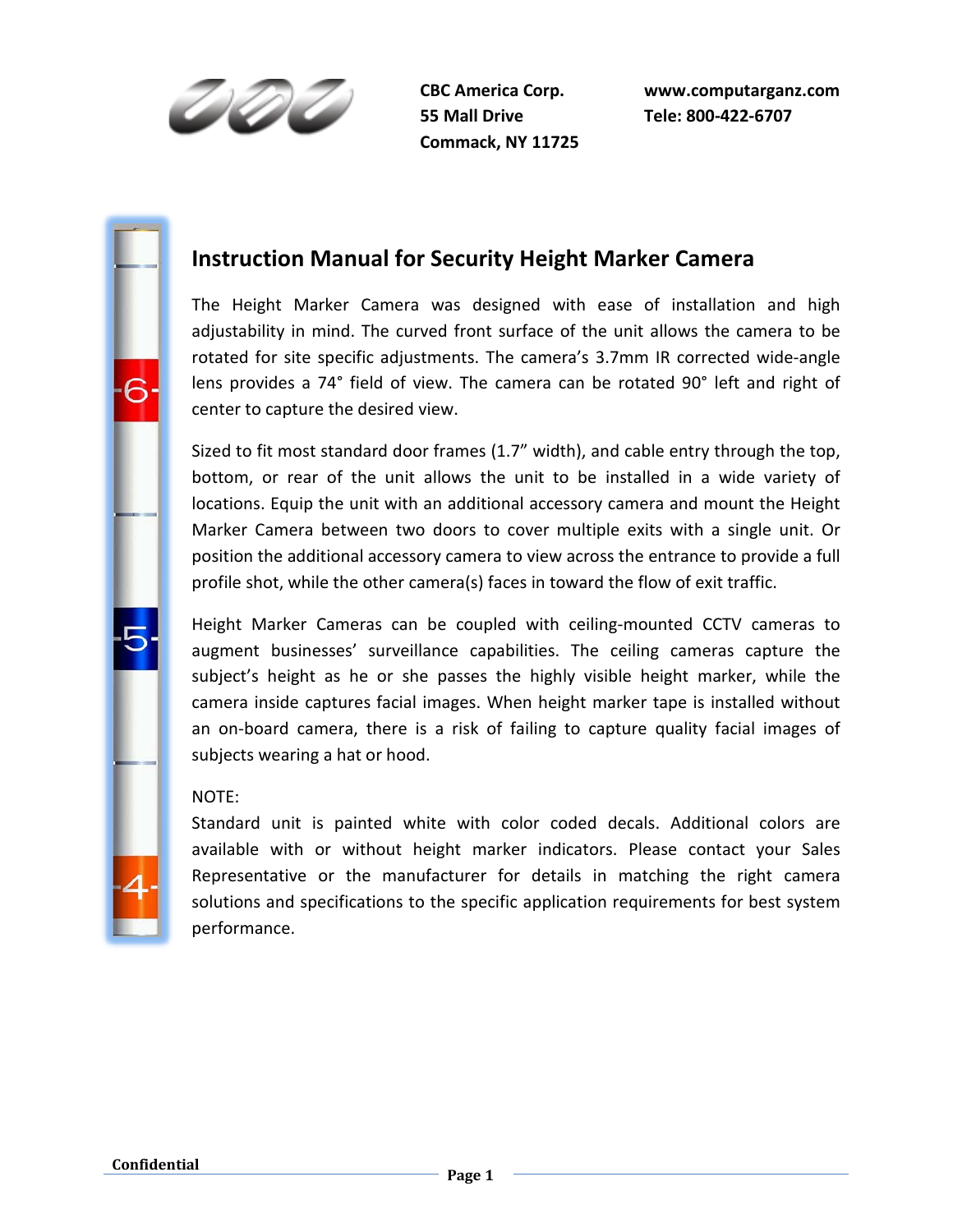| <b>Model</b>                 | <b>Description</b>                                             |
|------------------------------|----------------------------------------------------------------|
| <b>HSW-H37</b>               | White Height Marker Camera w/Labels                            |
| <b>HSB-H37</b>               | Black Height Marker Camera w/Labels                            |
| <b>HSS-H37</b>               | Silver Height Marker Camera w/Labels                           |
| <b>Specifications</b>        | <b>Height Marker Camera</b>                                    |
| <b>Image Sensor</b>          | 1/3" 960H Exview HAD CCD II (Sony)                             |
| <b>Signal System</b>         | <b>NTSC</b>                                                    |
| <b>Signal Processing</b>     | DSP - Effio-E                                                  |
| <b>Total Pixels</b>          | 1020 (H) x 508 (V)                                             |
| <b>Effective Pixels</b>      | 976 (H) x 494 (V)                                              |
| <b>Resolution</b>            | <b>700 TVL</b>                                                 |
| <b>Mimimum Illumination</b>  | 0.1Lux @ 30IRE, F1.2                                           |
| S/N Ratio                    | >48dB                                                          |
| <b>Control Method</b>        | OSD (See Maual for Complete Menu Options)                      |
| Electronic Shutter/AGC       | 1/60 - 1/100,000 sec / Auto / Maunual                          |
| White Balance                | ATW, Push, Manual, AntiCR, User Defined                        |
| Backlight                    | Off, BLC, HLC                                                  |
| <b>ATR</b>                   | Off, On (Level Adjustment)                                     |
| Day/Night                    | Auto, Color, B/W                                               |
| Noise Reduction              | Off, On (Level Adjustment)                                     |
| Picture Adjust               | Mirror, Brightness, Contrast, Sharpness, Hue, Gain             |
| Motion Detection             | Off, On (4 Areas)                                              |
| Privacy                      | Off, On (4 Areas)                                              |
| Camera ID                    | 0~9, A~Z, Special Characters                                   |
| Lens                         | 3.7 <sub>mm</sub>                                              |
| <b>Power Supply</b>          | 12VDC                                                          |
| <b>Power Consumption</b>     | 80mA Max.                                                      |
| <b>Operating Temperature</b> | $-10^{\circ}$ C ~ +50°C (+14°F ~ +122°F), 80% RH Max           |
| Construction                 | Powder Coated Aluminum Cover<br>Powder Coated Steel Back Frame |
| <b>Dimensions</b>            | 1.72"W x 1.38"D x 34"L                                         |
| Weight / Shipping            | $1.6$ -lbs / 3-lbs                                             |

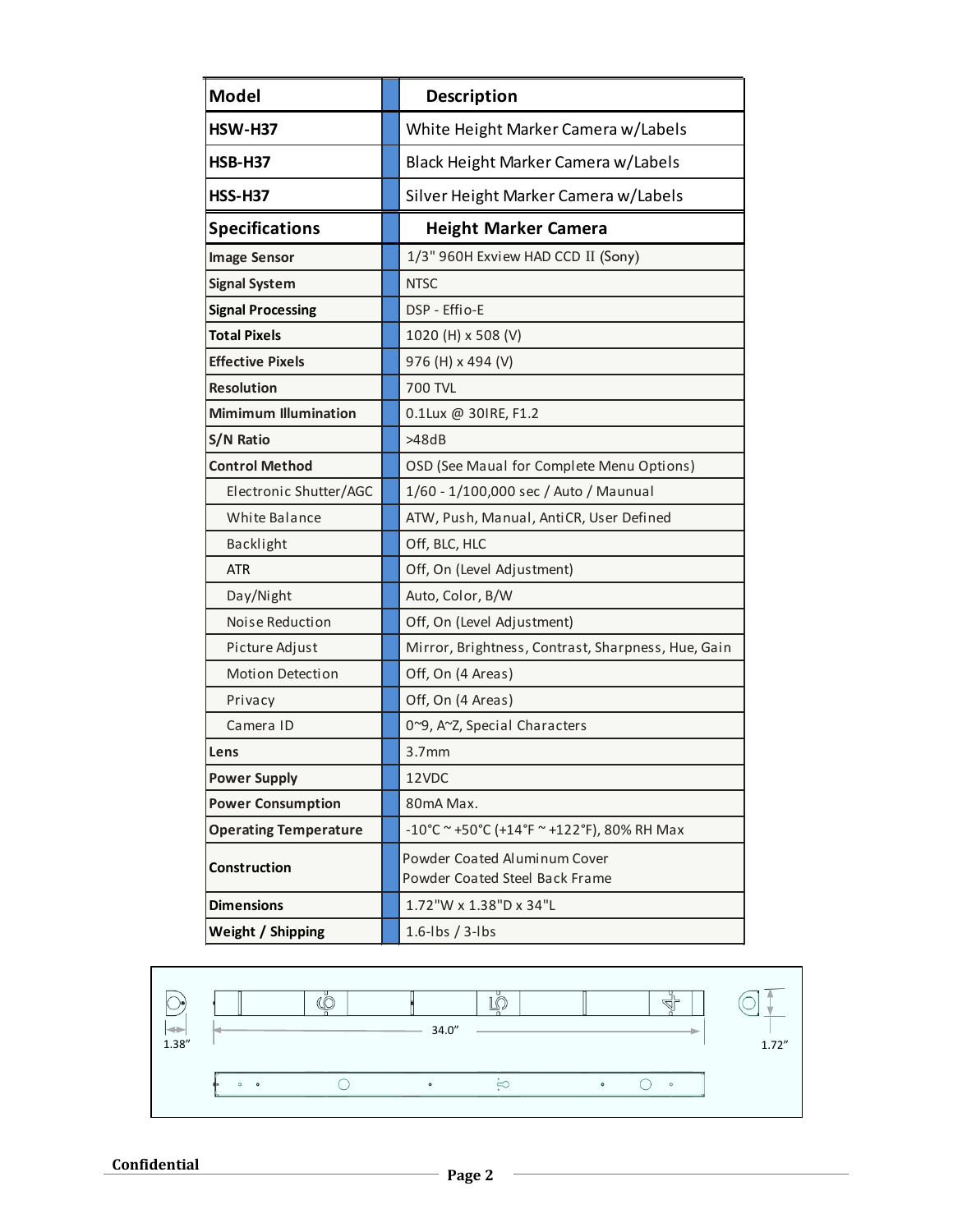#### **IMPORTANT SAFEGUARDS**

1. Read Instructions - All the safety and operating instructions should be read before the unit is operated.

2. Retain Instructions - The safety and operating instructions should be retained for future reference.

3. Heed Warnings - All warnings on the unit and in the operating instructions should be adhered to.

4. Follow Instructions - All operating and use instructions should be followed.

5. Cleaning – Disconnect from power source before cleaning. Use a damp cloth for cleaning.

6. Do not use attachments not recommended by the product manufacturer as they may cause hazards. 7. Power Sources - This unit should be operated only from the type of power source indicated on the marking label. If you are not sure of the type of power supply you plan to use, consult your appliance dealer or local power company. For units intended to operate from battery power, or other sources, refer to the operating instructions. 8. Grounding or Polarization - This unit may be equipped with a polarized current line plug. This plug will fit into the power outlet only one way. This is a safety feature. If you are unable to insert the plug fully into the outlet, try reversing the plug. If the plug should still fail to fit, contact your electrician to replace obsolete outlet. Alternately, this unit may be equipped with a 3-wire grounding-type plug, a plug having a third (grounding) pin. This plug will only fit into a grounding-type power outlet. This is a safety feature. If you are unable to insert the plug into the outlet, contact your electrician to replace your obsolete outlet. Do not try to defeat these safety features. 9. Power-Cord Protection - Power-supply cords should be routed so that they are not likely to be walked on or pinched by items placed upon or against them, paying particular attention to cords and plugs, convenience receptacles, and the point where they exit from the appliance.

10. Power Lines - An outdoor system should not be located in the vicinity of overhead power lines or other electric light or power circuits, or where it can fall into such power lines or circuits. When installing an outdoor system, extreme care should be taken to keep from touching such power lines or circuits as contact with them might be fatal. U.S.A. models only - refer to the National Electrical Code Article 820 regarding installation of CATV systems. 13. Overloading - Do not overload outlets and extension cords as this can result in a risk of fire or electric shock. 12. Object and Liquid Entry - Never push objects of any kind into this unit through openings as they may touch dangerous voltage points that could result in a fire or electric shock. Never spill liquid of any kind on the unit. 13. Servicing - Do not attempt to service this unit yourself as opening or removing covers may expose you to

dangerous voltage or other hazards. Refer all servicing to qualified service personnel.

14. Replacement Parts -When replacement parts are required, be sure the service technician has used replacement parts specified by the manufacturer or have the same characteristics as the original part. Unauthorized substitutions may result in fire, electric shock or other hazards.

15. Coax Grounding - If an outside cable system is connected to the unit, be sure the cable system is grounded. U.S.A. models only--Section 810 of the National Electrical Code, ANSI/NFPA No.70-1981, provides information with respect to proper grounding of supporting structure, grounding of the coax to a discharge unit, size of grounding conductors, location of discharge unit, connection to ground, and requirements for the grounding electrode.

#### **FCC INFORMATION**

**WARNING** - This equipment complies with the limits for a Class B digital device, pursuant to Part 15 of the FCC Rules. Limits are designed to provide reasonable protection against harmful interference when the equipment is operated in a residential installation. This equipment generates and can radiate radio frequency energy, if not installed and used in accordance with the instructions, may cause harmful interference to radio communications. However, there is no guarantee that interference will not occur in a particular installation. If this equipment does cause harmful interference to radio or television reception, which can be determined by turning the equipment off and on, the user is encouraged to try to correct the interference by one or more of the following measures:

- Reorient or relocate the receiving antenna or increase the separation between the equipment and receiver.

- Connect the equipment into an outlet on a circuit different from that to which the receiver is connected.

- Consult the dealer or an experienced radio/TV technician for help.

Intentional or unintentional changes or modifications not expressly approved by the party responsible for compliance shall not be made. Any such changes or modifications could void the user's authority to operate the equipment. The user may find the following booklet prepared by the Federal Communications Commission helpful: "How to Identify and Resolve Radio-TV Interference Problems", available from U.S. Government Printing Office, Washington, DC 20402, Stock No. 004-000-00345-4.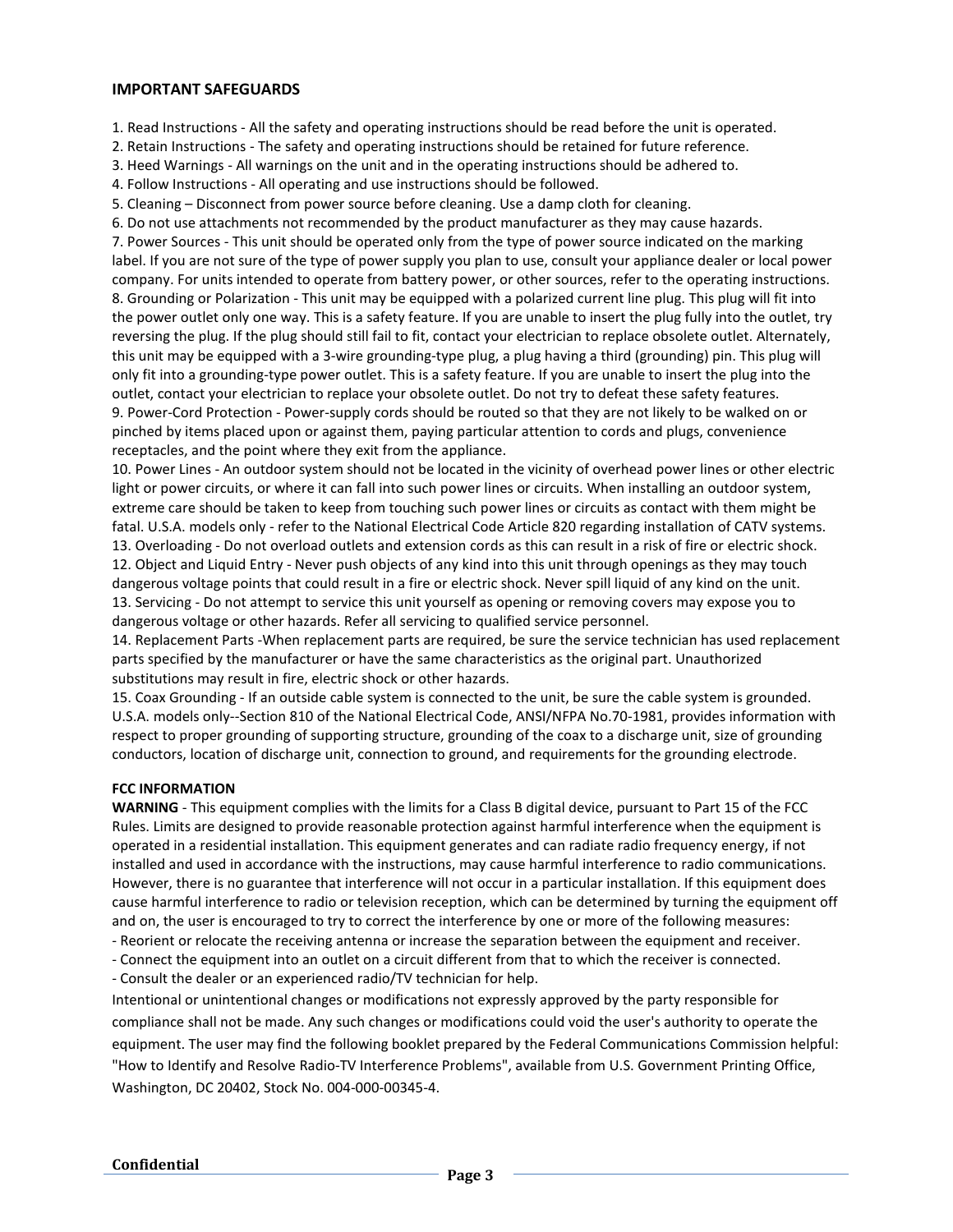#### **1. UNPACKING**

Unpack carefully. This equipment should be handled with care. Check for the following items:

• Verify the unit model number.

• Verify that parts listed below have been included.

If an item appears to have been damaged in shipment, replace it properly in its carton and notify the shipper. If any items are missing, notify your dealer or Sales Representative or Customer Service. The shipping carton is the safest container in which the unit may be transported. Save it for possible future use.

#### **Height Marker Camera**

#### *Hardware Kit*

2 x Cable Ties

2 x Cable Tie Mounts

3 x Plastic Wall Anchor

3 x #8 cross recessed self-tapping screw, 1-1/2" length

1 x Barrel Plug Connector, 2.1mm pin, 36" length, stripped leads

1x Power Supply 120V to 12VDC 500mA

#### **2. INSTALLATION**

#### **Tools required:**

#2 Cross Recessed Screwdriver (Philips) Level Wire Splice and Crimper or Wire Nuts Drill with 3/16" bit (Optional 1/8" bit) Optional: Drill with ½" bit Optional: De-burr tool

- 1. Choose desired location for camera installation. Verify mounting structure and surface is capable of supporting the camera and no obstacle or interference is present from existing installed devices or wiring.
- 2. Measure a distance of 5 feet from the finished floor height and mark vertical location.
- 3. Mark centerline of horizontal location.
- 4. For plastic anchors, drill a 3/16" hole at intersection of the vertical and horizontal marks. If the anchors are not being used, drill a 1/8" hole in mounting surface.
- 5. Install plastic anchor and #8 screw. Do not tighten.
- 6. Remove cover from Height Marker Camera by removing screw from top cover, then slide cover up and lift.
- 7. Place center mounting keyhole in base over installed #8 screw. Level and align camera base and frame.
- 8. Mark top and bottom mounting locations. If wiring connection is being made through the back of the camera base frame. Mark wire ingress location.
- 9. Remove camera base frame and set aside.
- 10. Drill 3/16" hole at mounting location marks and install anchors. If wiring connection is being made through the back of the camera base frame. Drill wire ingress holes.
- 11. Place base over installed #8 screw, tighten screw, install and tighten top and bottom mounting screws.

Slide cover up and lift to open



Slide cover down and in to close

**Confidential Page 4**